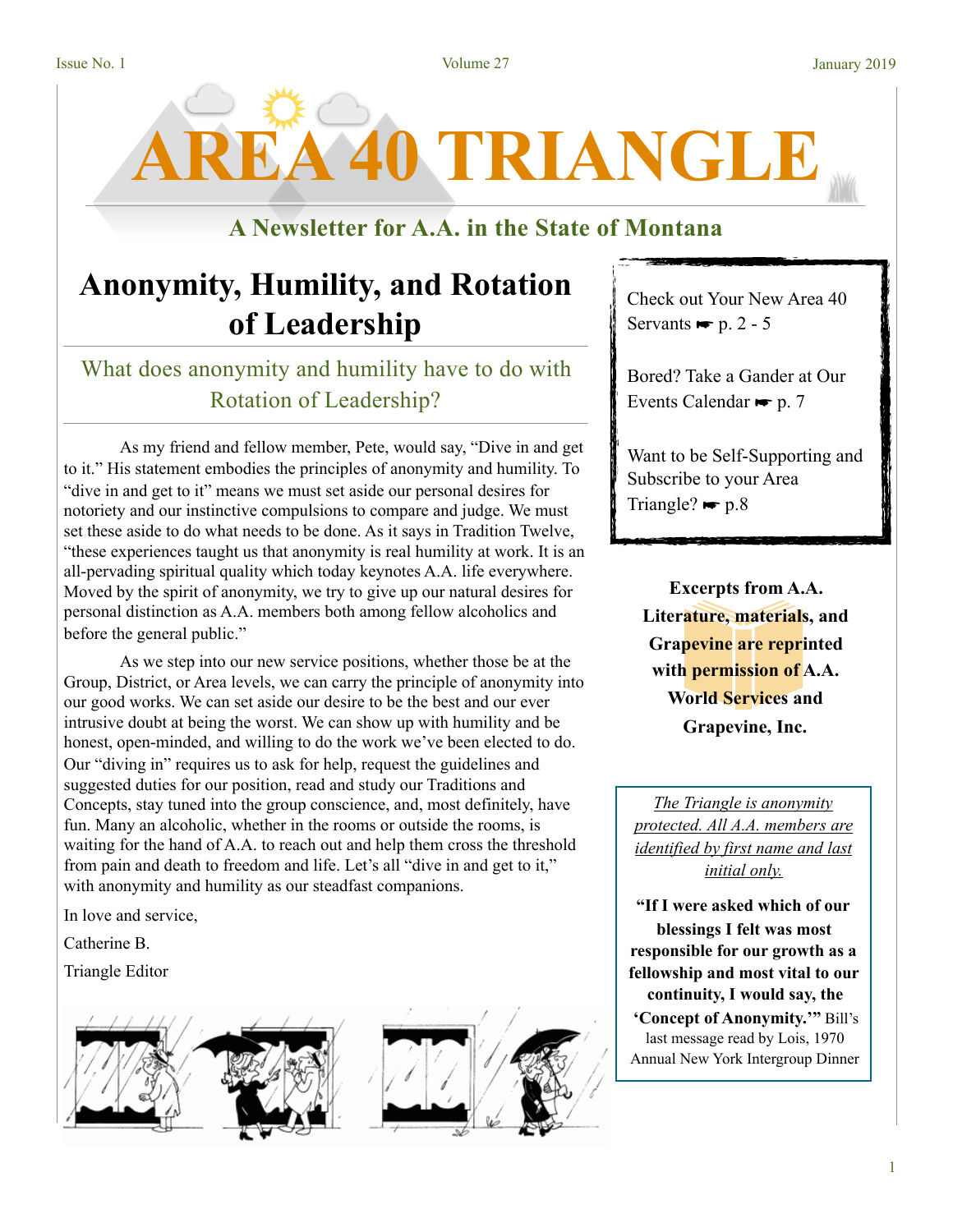### **Inside this Issue:**

- Anonymity, Humility, and Rotation of Leadership  $\blacktriangleright$  p. 1
- Your New 2019-2020 Area 40 Trusted Servants  $\blacktriangleright$  p. 2 - 5
- Tradition One Snip-it p. 2
- Concept One Bite p. 4
- Call to Action  $\blacktriangleright$  p. 5
- Area 40 Committee Assignments  $\blacktriangleright$  p. 5
- Area 40 Crossword  $\blacktriangleright$  p. 6
- Area 40 Chair Contact Info p. 7
- Upcoming Events p. 7
- Triangle Subscription Form p. 8
- Where to send Group Contributions  $\blacktriangleright$ p. 8

# **Tradition One** Snip-it

**Our common welfare should come first; personal recovery depends upon A.A. unity.** 

"Pride and fear and anger—these are the prime enemies of our common welfare. True brotherhood, harmony, and love, fortified by clear insights and right practices, are the only answers. And the purpose of A.A.'s traditional principles is to bring these forces to the top and keep them there. Only then can our common welfare be served; only then can A.A.'s unity become permanent." *A.A. Comes of Age*, p. 97

### **How does your group honor and protect A.A.'s unity? How do you?**

**[AAGrapveine.org](http://AAGrapveine.org)** has the Traditions Checklist. Take it to your group. Engage with your sponsor. Challenge a sponsee.



### **PAUL L. - AREA 40 DELEGATE**

Howdy from the your Area 40 Delegate, Paul L. I want to welcome all of you who are new to general service and welcome back those of you have rotated on to other positions. It is time for a new adventure to begin.

My sobriety date is April Fool's Day, 2004, a date God somehow found appropriate for me. My home group is the Whitefish Group in Whitefish, Montana. I am sponsored and I sponsor men. I have been involved in service from early on, helping with the meeting room, fetching water to make coffee, and opening and chairing meetings. I became involved in general service work because I wanted to give back to the organization that saved my life.

As I became more involved in general service, first as an Alternate GSR and then as a GSR, I discovered I needed some help in learning "how to play well with others." I didn't recall that being a problem in the past. We worked or played together, you did things my way, and no problem. Now I have discovered a new way of living as described by Bill W. My old way was not working and I needed help. Learning that others may be right, may have an idea better than mine, and don't need me to control them or constantly tell them what to do was all new and fascinating aspects of behavior to me. Of course, I still don't do things perfectly by a long shot. That is one of the reasons I keep coming back. I keep needing remedial training on some aspects of this type of behavior. Some of the most important things I have learned are to remain teachable and humble, to hang out with the winners, to listen more than talk, and to continue to be willing to do the action necessary.

As we move into our new positions, we are sometimes overwhelmed with the volume of information heaped upon us, the amount of work involved, and the vast amount of stuff we don't know. One of the things I have discovered is that there are many resources available to us, whether through A.A. literature, pamphlets, or individuals that have served in the particular position before. In order to access this information, I need to take action. It might be finding the applicable piece of literature for what I am working on. Or I can pick up the phone, text, email, Skype, Marco Polo, FaceTime or use some other new type of communication app and callout to someone for help. I have never been disappointed with the advice I have received and never been judged for needing it.

Finally, I am reminded of the words of one of my sons. When I would tell him I was afraid of skiing too fast over certain terrain, and my mind was filling with "don't fall, don't fall," he would remind me that if you are thinking about falling you are likely to fall. If you think "ski well, ski well," your chances of succeeding greatly improve. As your new Delegate to the next General Service Conference in New York, I have been thinking "don't screw this up, don't screw this up." But I am reminded that I need to be thinking "serve well, serve well."

If you're feeling a little overwhelmed or fearful in your new position, you might try the same. Your Higher Power will always do the rest.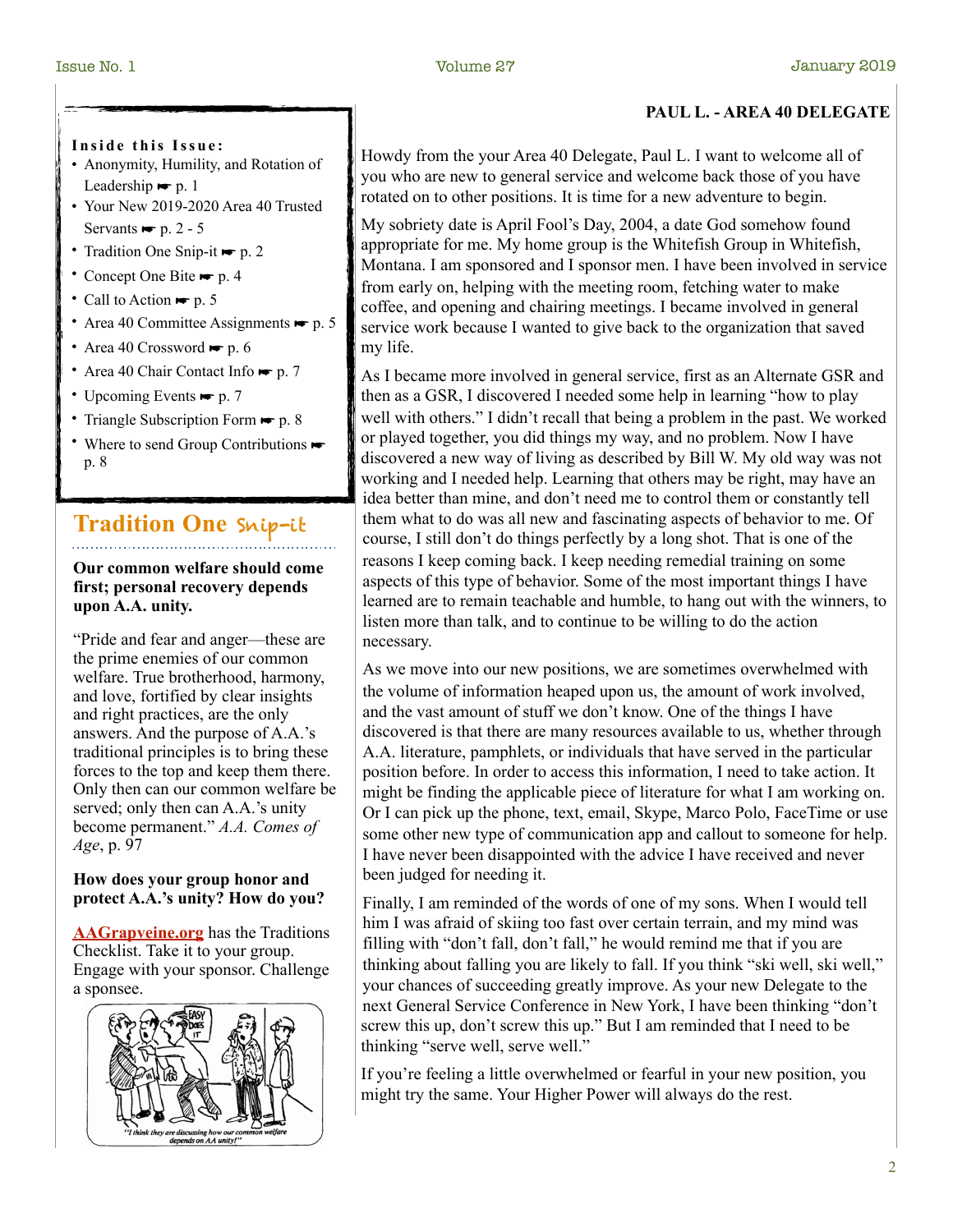### **CONNIE R. — AREA 40 CHAIR/ALTERNATE DELEGATE**

Hi, I'm Connie R. and I am an alcoholic. I'm truly honored and humbled to be serving as your Area 40 Chair/Alternate Delegate. I live in Clancy, which is 15 miles south of Helena. The Area Chair is responsible for putting together the agenda, arranging hotel locations for our bi-annual meetings, facilitating the Area's bi-annual meeting and communicating with the districts – among other duties. That is a pretty broad sweep of what I will have the opportunity to do.

Catherine, our Area Triangle Editor, requested articles from each of the area committee and one of her questions was, "whether or not you have any big plans for your position." I chuckled because I do have a tendency of having big plans, but I have come to learn that in all that I do God needs to be invited in. That is what I did. In prayer and meditation, I asked my Higher Power for direction about what my plans should be as Area Chair. I kept being drawn back to pg.77 of the Big Book, which simply states "Our primary purpose is to fit ourselves to be of maximum service to God and the people about us." That statement really identifies what each of us are here to do as members of the Area Committee.

The Area has some items that need to be addressed that will help us to "better serve" the still suffering alcoholic. We have an Ad hoc committee that is working on finding answers to our answering service dilemma. We also have an Ad hoc committee trying to solve the issue of our Area Assembly location to help with accessibility for individuals and districts alike. Being of "service" means putting aside my personal agenda and being open to what the best solution is to help the still suffering alcoholic.

The second traditions states, "For our group purpose there is but one ultimate authority – a loving God as He may express himself in our group conscience. Our leaders are but trusted servants; they do not govern." I am excited to see how the group conscious will present itself this rotation.

### **BRYNN C. — AREA 40 SECRETARY AND REGISTRAR**

After over a decade of service from my group to district level, I am happy to be serving as your Area 40 Secretary and Registrar for this upcoming rotation. One thing I have always appreciated about service is it often teaches me things that I am lacking as an individual. For example, serving as secretary in a variety of capacities has taught me how to be more organized, practice deep listening, and let go of control.

The primary functions of the Area Secretary are to maintain and update group records for all of the meetings throughout our Area. I serve as the conduit of this information between Area 40 and the General Service Office in New York City, including inputting information into the GSO database.

Finally, I am in charge of keeping minutes for Area business meetings and conference calls, and performing a variety of tasks at our biannual Area 40 Assembly, such as signage, vote tallies, timing, seating arrangements, etc. As you can tell, I will get a lot of practice with organization.

During this rotation my main goal (and I'm sure I'll have many more as I become more familiar with the position) is to make our Area's transition to GSO's new (and I've heard greatly improved) database as smooth as possible.

I look forward to working with all of the other trusted servants on our dynamic new Area 40 panel and becoming more familiar with the diverse array of meetings in our region.



**Pay for Your Newsletter Online!** 

Groups are encouraged to be self-supporting for their Triangle subscriptions. You can pay online at [aa-montana.org](http://aa-montana.org) or you can mail in your subscription to Area 40 Triangle, P.O. Box 852, Milltown, MT 59851.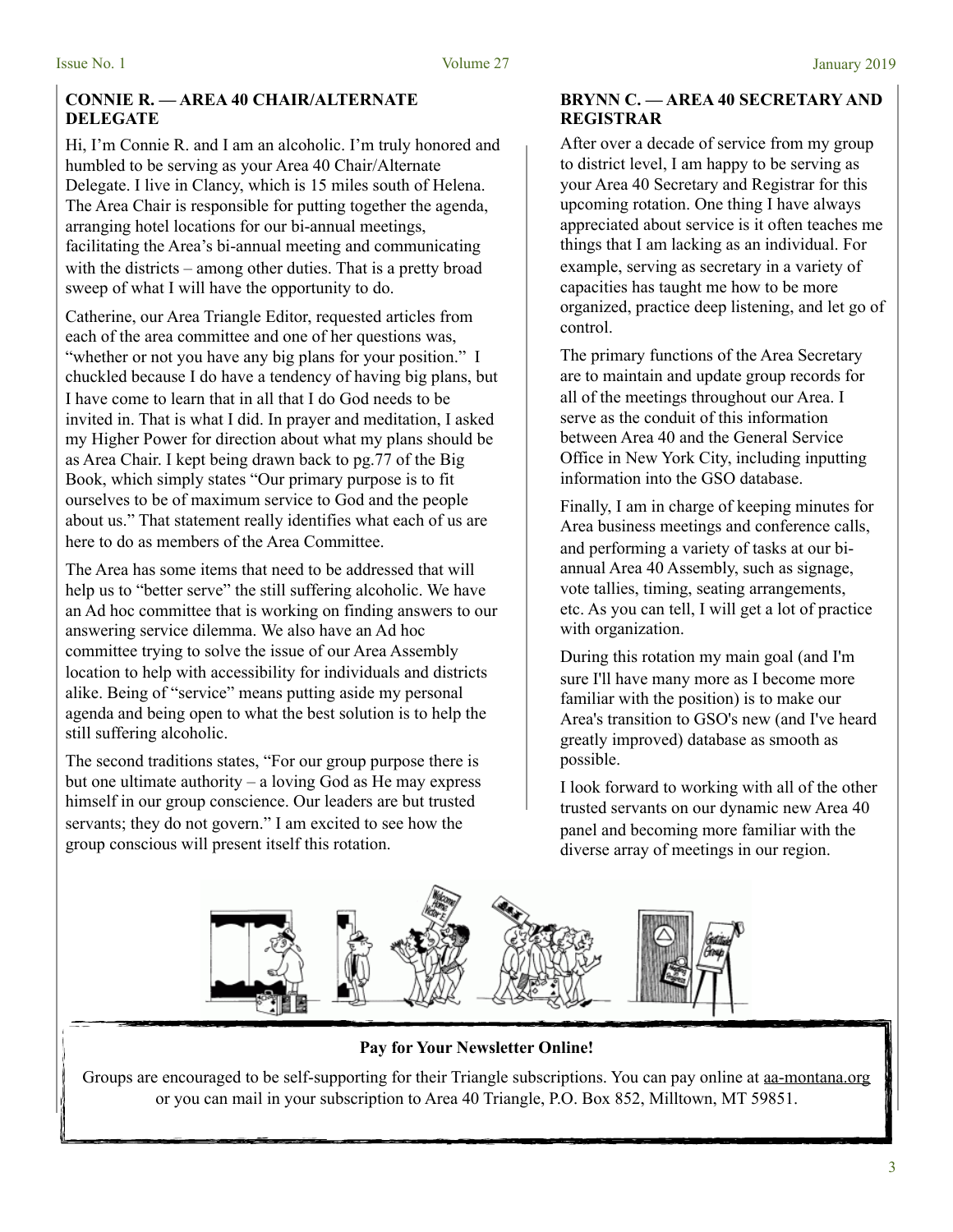# **Concept One** Bite

**The final responsibility and the ultimate authority for A.A. world services should always reside in the collective conscience of our whole Fellowship.** 

"Therefore we believe that we see in our Fellowship a spiritualized society characterized by enough enlightenment, enough responsibility and enough love of man and of God to insure that our democracy of world service will work under all conditions. We are confident that we can rely upon Tradition Two, our group conscience and its trusted servants. Hence it is with a sense of great security that we old-timers have now fully vested in A.A.'s General Service Conference the authority for giving shape—through the labors of its chosen Delegates, Trustees, and service workers—to the destiny that we trust God in His wisdom is holding in store for all of us." *The A.A. Service Manual*, p. 6

### **Does your group hold regular group conscience meetings?**

### **Does your group participate in A.A. as a whole? Do you?**

Check out **[aa.org](http://aa.org)** to get the Concept Checklist. Bring it to your District or Group. Have a Concept Event. Learn more about the Concepts and how they fit in your recovery—your life.



### Issue No. 1 Volume 27 January 2019

### **SHAWN N. - AREA 40 GRAPEVINE CHAIR**

Hi you all! My name is Shawn N. I am your brand spanking new Area 40 Grapevine chair. I will be your trusted servant for the next two years. My sobriety date is May 24, 2010.

I was, for the last two years, the District 61 Alternate DCM. I am from Helena MT. I have lived here for a long time. Graduated high school here in 1984. My service in AA has been an extremely important part in my sobriety. For me, the accountability, responsibility and the gratitude I have been blessed with are immeasurable! The primary purpose of AA is to help other alcoholics achieve sobriety.

Sobriety is not given away. Sobriety is achieved through hard work. Knowledge, for me, is a part of that work. The Grapevine is a magazine packed full of knowledge, wisdom, and hope. The Grapevine is a phantom to a lot of people who are still suffering. My hope is to make the Grapevine become common place in the journey that we in AA, and most of all, the still struggling alcoholic, are still on.

AA, for me, has been my University of Sobriety. My required text books have been the Big Book, the 12 x12 and, when I really needed it, the Grapevine. To receive the Grapevine, we must subscribe to it. Sometimes it is available for free in certain places, which is a good thing! However, to spread the info in the Grapevine to the still suffering alcoholic, we who are able, need to give ourselves the tools to spread the message. Subscribing to the Grapevine is cheap and an incredible way to present what sobriety is all about from an array of different viewpoints. Please subscribe.

If you have any input or questions, don't hesitate to contact me. Thank you for my sobriety!!!!

In Service, Shawn N.

### **SACRIFICE FOR A.A.'S ENTIRE FELLOWSHIP**

"Just as sacrifice meant survival for the individual, so did sacrifice mean unity and survival for the group and for A.A.'s entire fellowship.

Viewed in this light, A.A.'s Twelve traditions are little else then a list of sacrifices which the experience of twenty years has taught us that we must make, individually and collectively, if A.A. itself is to stay alive and healthy.

In our Twelve Traditions we have set our faces against nearly every trend in the outside world. We have denied ourselves personal government, professionalism, and the right to say who our members shall be. We have abandoned do-goodism, reform, and paternalism. We refuse outside charitable money and have decided to pay our own way. We will cooperate with practically everybody, yet we decline to marry our society to anyone. We abstain from public controversy and will not quarrel among ourselves about those things that so rip society asunder: religion, politics, and reform. We have but one purpose, to carry the A.A. message to the sick alcoholic who wants it." *Alcoholics Anonymous Comes of Age*, p. 288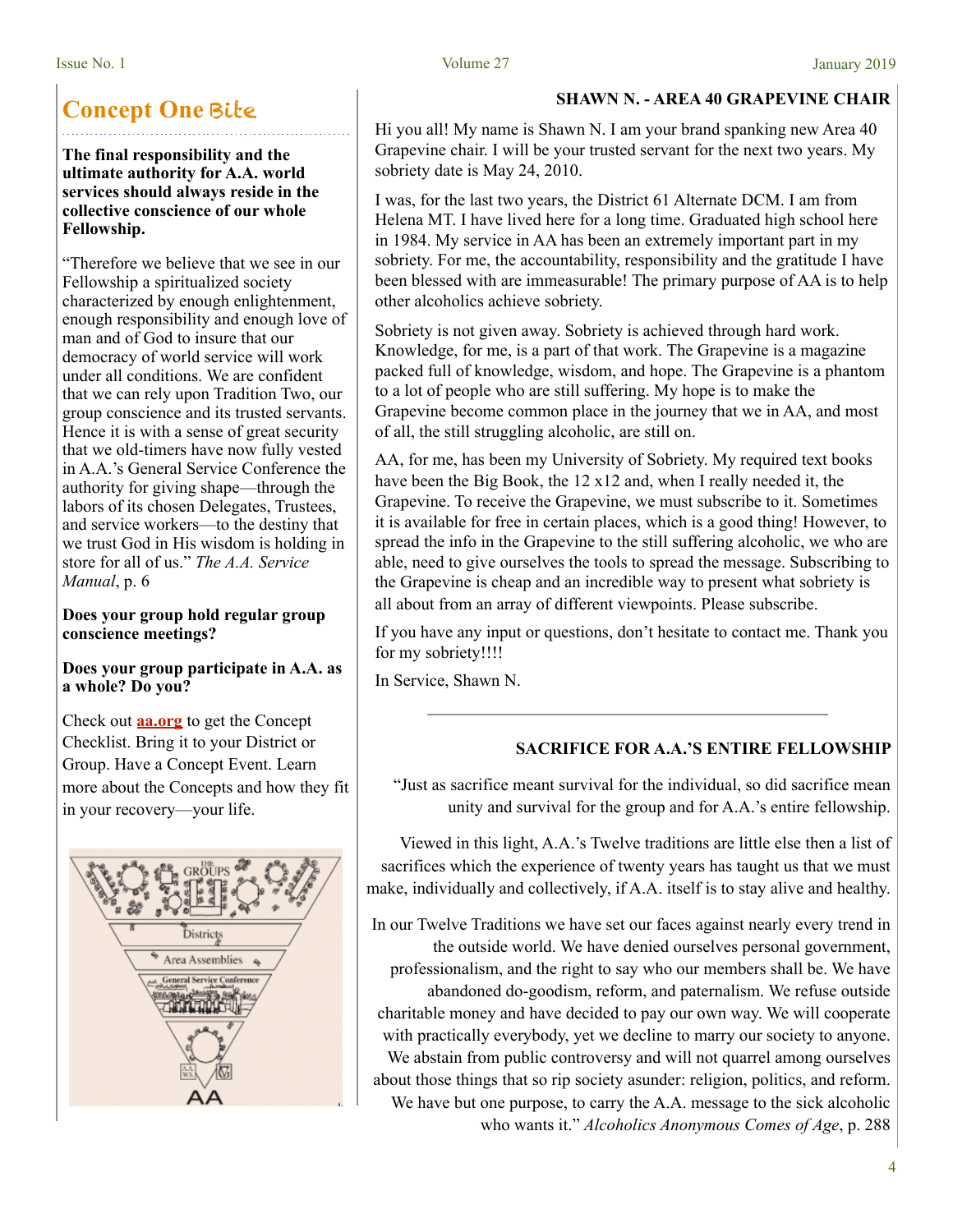### **KEEP FOOL EGOS FROM RUNNING HOG WILD**

"I found those Twelve Traditions still on my mind. Each of them I saw is an exercise in humility that can guard us in everyday A.A. affairs and protect us from ourselves. If A.A. were really guided by the Twelve Traditions, we could not possibly be split apart by politics, religion, money, or by any old-timers who might take a notion to be big shots. With none of us throwing our weight around in public, nobody could possibly exploit A.A. for personal advantage, that is sure. For the first time I saw A.A.'s anonymity for *what it really is.* It isn't just something to save us from alcoholic shame and stigma; its deeper purpose is actually to keep those fool egos of ours from running hog wild after money and public fame at A.A.'s expense. It really means personal and group sacrifice for the benefit of all A.A. Right then I resolved to learn our Twelve Traditions by heart, just as I had learned the Twelve Steps. If every A.A. did the same thing and really soaked up these principles we drunks could hang together forever." *Alcoholics Anonymous Comes of Age*, p. 43

### **NEW ADDRESSES TO SEND CONTRIBUTIONS & TRIANGLE SUBSCRIPTIONS!**

With a new rotation, there are new addresses for the Triangle and Area 40. Please let your Group and District Treasurers know.

Area 40, Inc. P.O. Box 3826 Missoula, MT 59806

Area 40 Triangle P.O. Box 852 Milltown, MT 59851

### **Area 40 Committee Assignments for 2019-2020**

**Archives:** Area 40 Chair - Kacie N., District 61 DCM, District 23 DCM, District Rep. 93, and District Rep. 81.

**CPC (Cooperation with the Professional Community):** Area 40 Chair - Terry T., District 93 DCM, District 42 DCM, District Rep. 61, and District Rep. 41.

**Corrections:** Area 40 Chair - Jeremiah K., District 91 DCM, District 11 DCM, District Rep. 72, and District Rep. 23.

**Finance:** Area 40 Chair - Ashley J., District 71 DCM, District Rep. 21.

**Grapevine:** Area 40 Chair - Shawn N., District 72 DCM, District 31 DCM, District Rep. 51, and District Rep. 11.

**Literature:** Area 40 Chair - Grant M., District 81 DCM, District Rep. 31, District Rep. 42, and District Rep. 91.

**PI (Public Information)**: Area 40 Chair - Sabrina C., District 12 DCM, District 41 DCM, District Rep. 71, and District Rep. 91.

**Treatment:** Area 40 Chair - Steve S., District 21 DCM, District 51 DCM, District Rep. 12.



# **A CALL TO ACTION!**



We need your experience, strength, and hope!

Please send us short articles—400 words or less—on Group Service. **Please submit** 

**no later than February 9th via email to triangle@aa-montana.org.** Was pouring coffee scary? Did you set up? Chair a meeting? How about your first elected group position? Are you an old-timer that's done it all and are now circling back to group service? Inquiring minds want to know!!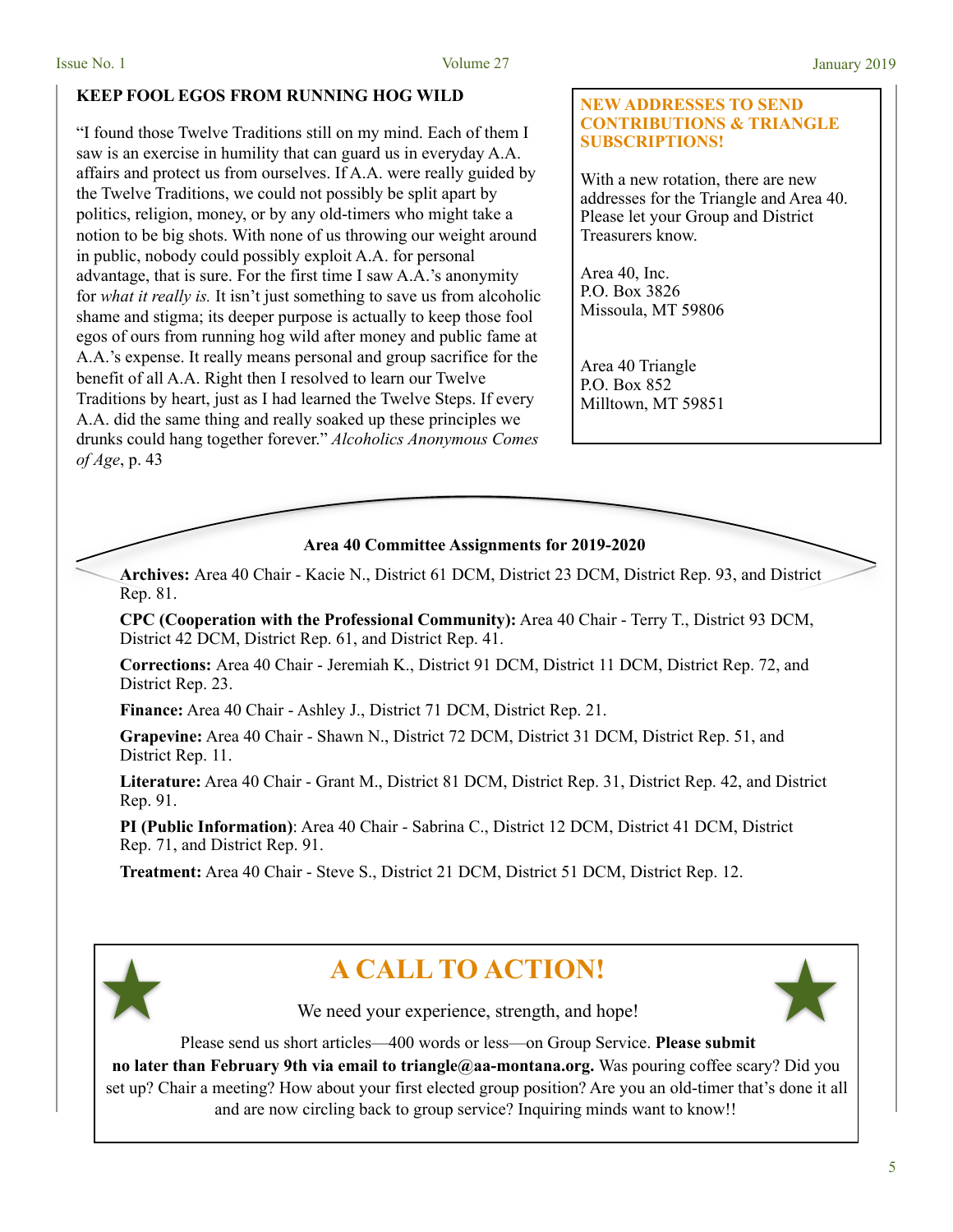# AREA 40 TRIANGLE CROSSWORD



- 1. How many Trustees are nonalcoholic (Class A)?
- 2. This is made up of 21 Trustees
- 3. What's the "B" stand for in Class B Trustee?
- 5. District Committee Member
- 6. How many Trustees are A.A. members (Class B)?
- 7. Who reports back to the Area after attending the General Service Conference?
- 10. A member of A.A.'s General Service Board

### Down: Across: Across: Across: Across: Across: Across: Across: Across: Across: Across: Across: Across: Across: Across: Across: Across: Across: Across: Across: Across: Across: Across: Across: Across: Across: Across: Across:

- 4. Groups on top and Trustees on bottom
- 7. What's the "A" stand for in Class A Trustee?
- 8. General Service Representative
- 9. How many times does the General Service Board meet each year?
- 11. Groups are organized into...
- 12. The U.S./Canada conference is divided into how many areas?
- 13. The communication process starts with the...

® **Literature:** A.A. Service Manual (2015-2016 Ed.) **Hint:** S1 - S21 — **Happy Hunting!!** 

Literature: A.A. Service Manual (2015-2016 Ed.) Hint: S1 - S21 — Happy Hunting!!<br>(There are two answers that are not in the Service Manual. You'll need to ask an Old Timer for help.)

## Keep a look out for the next Area 40 Triangle for the answers!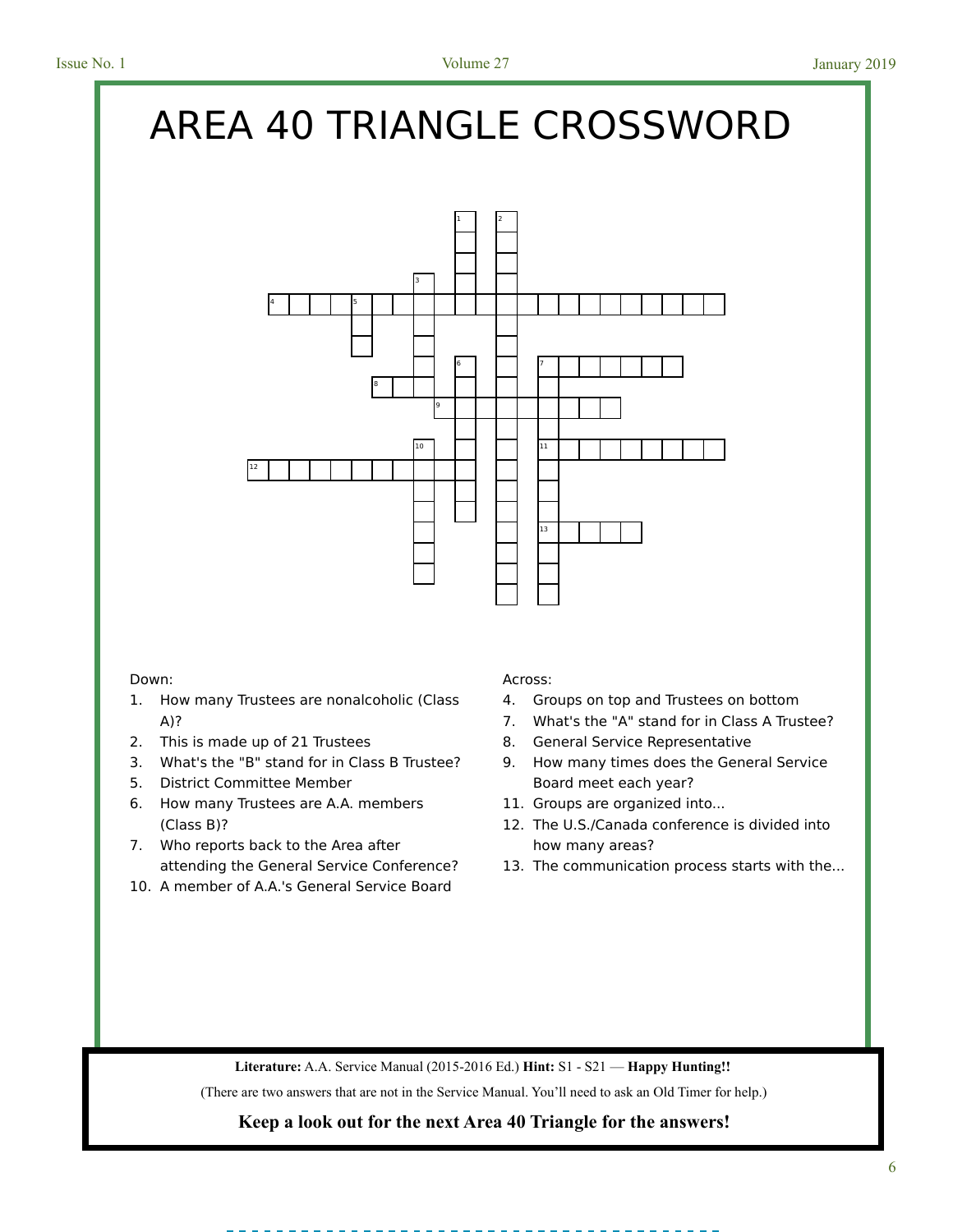

**January 2019** 

January 26th ☛ G.S.R. Workshop, Fellowship Hall, Bozeman, MT

### **February 2019**

February 1st ► **Spring Agenda Item Deadline** (submit to Area Chair) February 1st ☛ **Spring Assembly Special Needs Deadline** (submit to Area Chair) February 16th ► Primary Purpose Speaker, Pilgrim Church, Bozeman, MT

### **March 2019**

March 1st - 3rd ← 32nd Annual Whitefish Sober Ski, Whitefish Mountain Resort, Whitefish, MT March 1st - 3rd ► West Central Regional AA Service Conference, Moorehead, MN March 15th - 16th ► Pockets of Enthusiasm, 1st Presbyterian Church, Helena, MT

### **April 2019**

April 5th - 7th ☛ Spring Area Assembly, Holiday Inn, Great Falls, MT April 27th - 28th ☛ Heart to Heart III, Chico Hot Springs, Chico, MT

**May 2019**  May 17th - 19th → 2019 Spring Round-Up, Red Lion Hotel, Kalispell, MT

**August 2019**  August 23rd - 25th ☛ Havre Mini-Conference, Havre, MT

**September 2019**  September 6th - 7th ► Fellowship at the Falls, Great Falls, MT

### **Need to contact your Area 40 Chairs?**

**Area 40 Delegate**  Paul L. [delegate@aa-montana.org](mailto:delegate@aa-montana.org)

**Area Chair/Alt. Delegate**  Connie R. [chair@aa-montana.org](mailto:chair@aa-montana.org)

**Secretary**  Brynn C. [secretary@aa-montana.org](mailto:secretary@aa-montana.org)

**Treasurer**  Ashley J. [treasurer@aa-montana.org](mailto:treasurer@aa-montana.org)

**Archives**  Kacie N. [archives@aa-montana.org](mailto:archives@aa-montana.org)

**Cooperation with the Professional Community (CPC)**  Terry T. [cpc@aa-montana.org](mailto:cpc@aa-montana.org)

**Grapevine**  Shawn N. [grapevine@aa-montana.org](mailto:grapevine@aa-montana.org)

**Literature**  Grant M. [literature@aa-montana.org](mailto:literature@aa-montana.org)

**Public Information**  Sabrina C. [pi@aa-montana.org](mailto:pi@aa-montana.org)

**Treatment**  Steve S. [treatment@aa-montana.org](mailto:treatment@aa-montana.org)

**Triangle Editor**  Catherine B. [triangle@aa-montana.org](mailto:triangle@aa-montana.org)

> **Advisor (non-voting)**  Gerry R. [advisor@aa-montana.org](mailto:advisor@aa-montana.org)

**Archivist (non-voting)**  Earl F. [archivist@aa-montana.org](mailto:archivist@aa-montana.org)

**Bridging the Gap (non-voting)**  Jessica E.(Email forthcoming)

**Webmaster (non-voting)**  Brandon M. [webmaster@aa-montana.org](mailto:webmaster@aa-montana.org)

# Check out aa-montana.org

### **SPRING AGENDA ITEM DEADLINE IS FEBRUARY 1ST**

Agenda Item Proposal forms can be found at [aa-montana.org/committee](http://aa-montana.org/committee) under Forms and Other Documents. Background information on these items is encouraged, as well as support from your Group and District. These are local (Area 40) concerns and considerations for our Area 40 Committees. Please submit to our Area Chair.

### **SPRING ASSEMBLY SPECIAL NEEDS DEADLINE IS FEBRUARY 1ST**

Special Needs forms can be found at [aa](http://aa-montana.org/committee)[montana.org/committee](http://aa-montana.org/committee) under Forms and Other Documents. Please submit to our Area Chair.